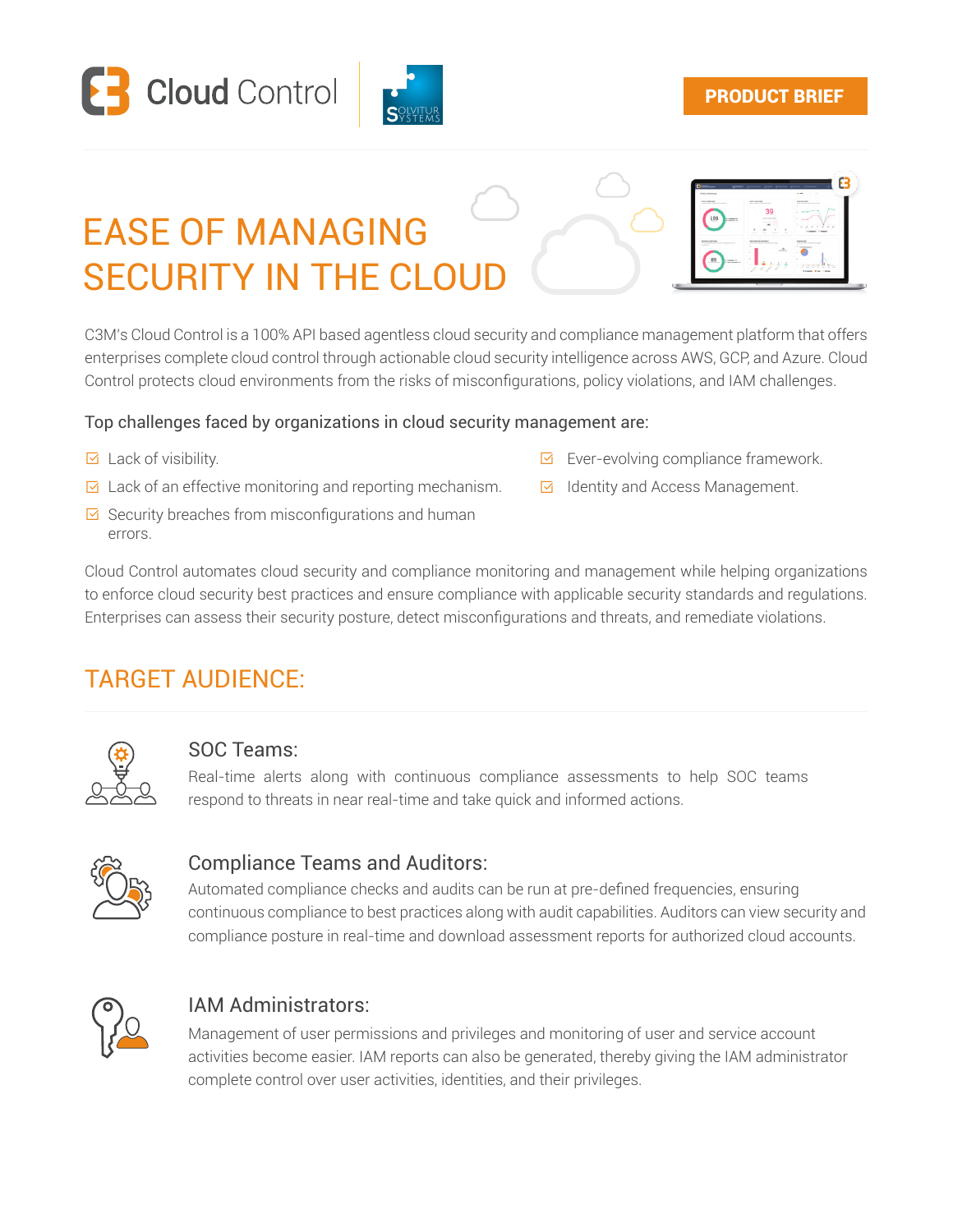# CLOUD CONTROL FEATURES

- **Ø** Security Governance for AWS, GCP, and Azure
- $\triangleright$  Cloud visibility and asset inventory
- $\boxdot$  Continuous cloud compliance and reporting -ISO 27001, PCI DSS, GDPR, NIST, CIS Benchmarks, GLBA, and HIPAA
- $\boxdot$  Automated Policy Remediation
- $\boxdot$  Network topography visualization
- G Cloud Query Language
- $\boxdot$  Custom Policies and Packages
- $\boxdot$  Cloud Identity and Access Management
- **E** Resource Grouping
- $\boxdot$  Integrations with Splunk, Slack, and Jira

# **SOLUTIONS**



# CLOUD SECURITY

Being in the public cloud means that the responsibility of security is shared between the cloud service provider and the enterprise. Cloud Control discovers assets and sensitive data across AWS, GCP, and Azure, and detects misconfigurations, data leakage, and vulnerabilities while also monitoring compliance with out-of-the-box policies. Cloud Control implements policy guardrails that will detect risks in real-time and remediate the risks keeping assets and data protected while catering to the needs of the dynamic public cloud environments.



# **COMPLIANCE**

Cloud Control offers industry and geography-specific compliance, enabling enterprises to mitigate the risk of non-compliance by providing a compliance process that is dynamic and easy to implement. A compliance report is only a click away, and this makes reporting to the management and board easier. Cloud Control ensures compliance with regulatory standards and best practices such as:



#### ISO 27001

ISO 27001 is the international standard that defines requirements for an Information Security Management System. Being compliant with ISO 27001 is proof of the enterprise's adherence to industry best security practices. ISO 27001 is industry agnostic and applies to any enterprise where the protection of information is critical.



#### PCI-DSS

The Payment Card Industry Data Security Standards (PCI-DSS) sets the operational and technical requirements for any entity that stores, processes or transmits cardholder data. These standards also apply to software developers and manufacturers of applications and devices used in such transactions. In case of non-compliance fine can be up to 100,000 USD per month or 500,000 USD per incident.

#### HIPAA



Health Insurance Portability and Accountability Act ("HIPAA") mandates health care providers and their business associates to develop and follow procedures that ensure the confidentiality and security of protected health information (PHI) when it is transferred, received, handled, or shared irrespective of their form. Fine for non-compliance is up to 1.5 Million USD per violation per year.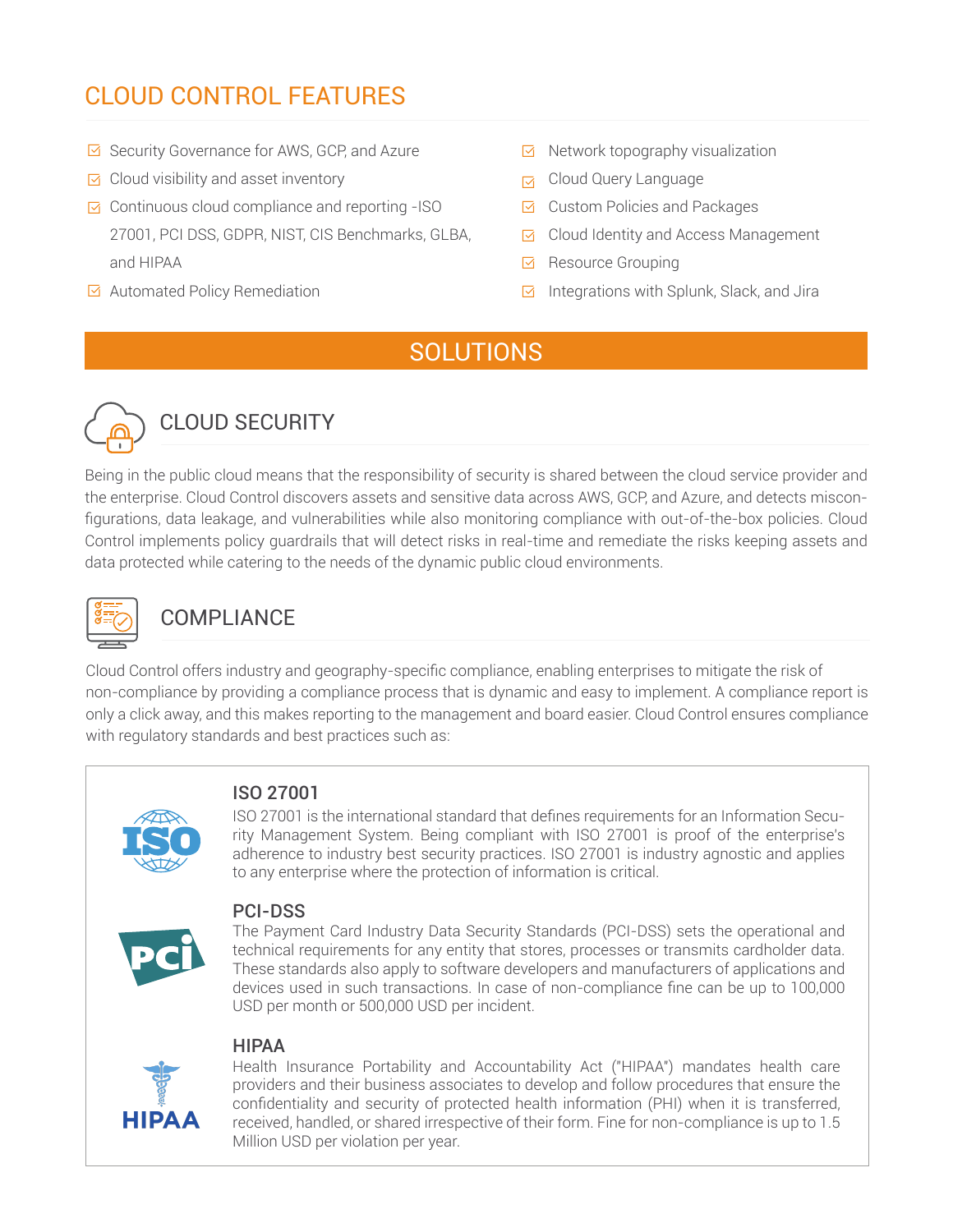#### **NIST**



National Institute of Standard and Technology's ("NIST") provides a cybersecurity framework to enable more significant development and application of practical, innovative security technologies and methodologies that enhance US's ability to address current and future computer and information security challenges.

#### **GLBA**



The Gramm-Leach-Bliley Act ("GLBA") mandates that financial institutions – companies that offer consumers financial products or services like loans, financial or investment advice, or insurance – should explain their information-sharing practices to their customers and safeguard sensitive data. Non-compliance can cost an enterprise fine of up to 100,000 USD for each violation; its officers and directors up to 10,000 USD for each violation and 5 years imprisonment.

#### CIS

The Center for Internet Security ("CIS") has defined a set of controls and benchmarks for cloud service providers to enable enterprises to safeguard systems against the everevolving threats.



#### GDPR

The General Data Protection Regulation (GDPR) is an EU regulation that sets out stringent standards on controlling and processing data, and a fine of 20 million Euros or 4 percent of annual global turnover, whichever of both is highest. It applies to all enterprises that deal with data of EU citizens.

*Cloud Control offers customized security and regulatory compliance depending on the industry and business of an enterprise.*



# AUTOMATION

Enterprises spend a lot of time and effort in managing their security. Cloud Control enables enterprises to bring onboard better efficiency and productivity by automating security in the cloud. Cloud Control allows a business to be agile and secure by automatically assessing the security posture, identifying vulnerabilities and violations, and offering remediation by pre-configured and customizable security policies.



# IDENTITY AND ACCESS MANAGEMENT

The biggest challenge faced by enterprises in the cloud is the lack of insights into:

- $\boxdot$  What identities have access to cloud resources?
- $\boxdot$  What are the privileges these identities have?
- $\boxdot$  Are any of these identities over-provisioned?
- $\boxdot$  Who are the privileged users, and do they use their privileges?

Cloud Control enables enterprises to gain granular control and manage identity privilege across the public cloud environment. Enterprises are empowered with the ability to enforce the principle of least privilege ensuring users and identities have the necessary privileges to perform their day to day operations but nothing more.